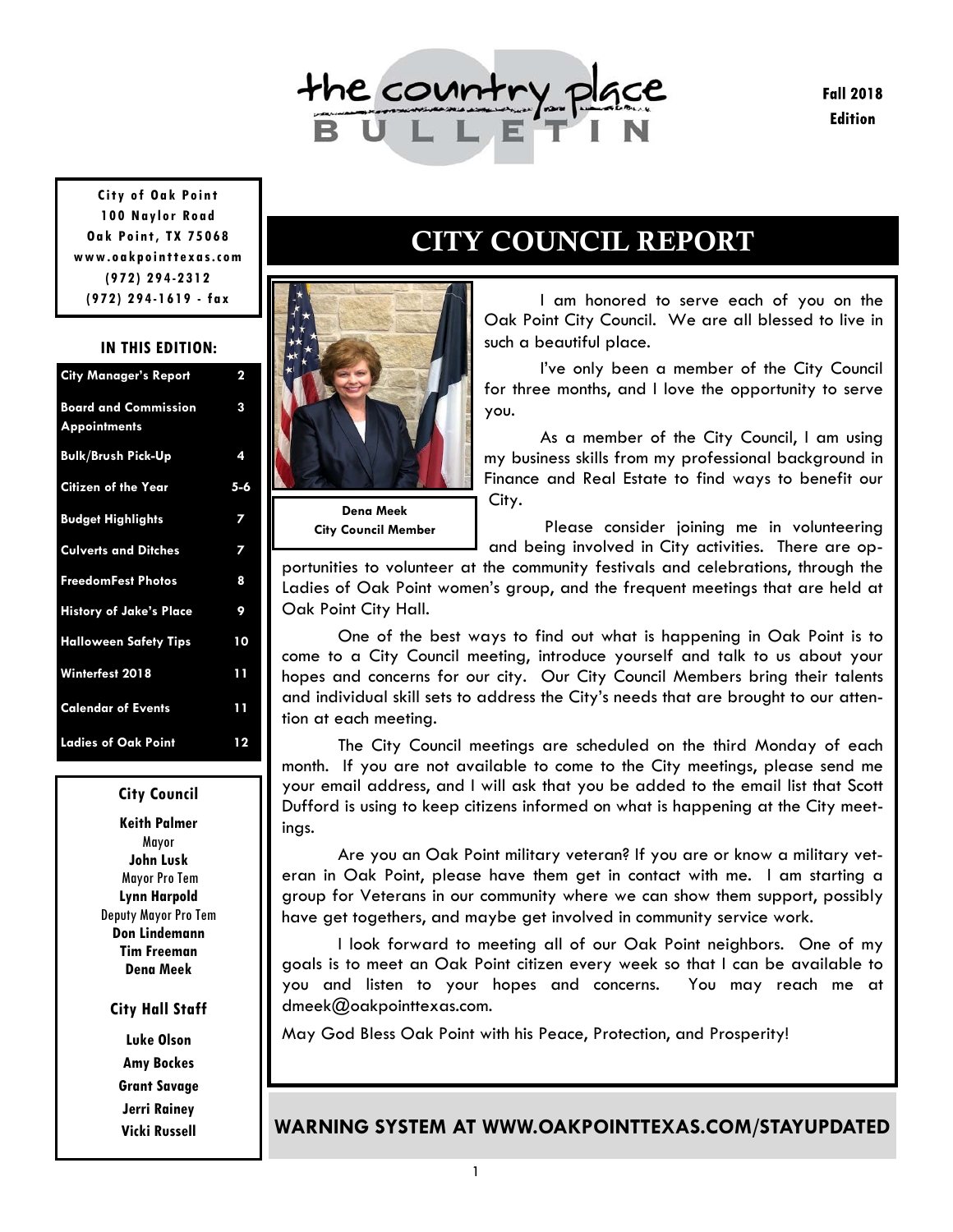# CITY MANAGER'S REPORT



**Luke Olson**  City Manager

## **What's Happening in Oak Point**

The City of Oak Point staff and City Council have been busy this year with development projects, the upcoming budget, capital improvement projects with the passing of the bond, and the update to the comprehensive plan. There have been numerous development projects moving forward, including additional phases of Wildridge, Prairie Oaks, Shahan Lakeview and Woodridge Estates. Commercial development is knocking on Oak Point's door as well with the expansion of FM 720 being completed recently to Martop Road. With the passing of the bond for roads, we will be starting a number of road projects in the coming months and will keep residents informed of any traffic delays or detours as projects are started.

It has been very encouraging seeing more and more citizens coming to the City Council and Board and Commission meetings. Citizen involvement is a key to success and staff is available for questions, concerns or just general information about what is happening within the community.

#### **Capital Improvements Committee**

After the May 2018 Bond Election, City Council appointed several citizens to the Capital Improvement Committee to work on an updated Capital Improvements Plan that focused on road projects that will be funded by the bond and current CIP fund. Over the last several months the committee met and created a prioritized list of projects that were presented to the City Council at the August 20th City Council meeting. The CIP fund will have approximately \$5.1 million dollars with the sale of the bond in September that will help fund the projects on the CIP list. Road projects are very expensive and the City would love to be able to complete all roads, however, with limited funding, the CIP Committee and City Council will focus on the projects that need the most attention. The City also collects a street maintenance tax through sales tax collections that provides the City with additional funding for spot maintenance projects and can also be used as additional funding to complete smaller road projects that are less costly.

## **Comprehensive Plan Update**

At a previous City Council meeting the City Council approved an agreement with Freese and Nichols, Inc. to facilitate the update to the Comprehensive Plan. The last update to the Comp Plan was in 2006 and it is recommended that the plan be updated at least every 6 years. The review of the Comprehensive Plan will begin in September after the members of the committee are appointed. The Chair and Vice Chair of the Planning & Zoning Commission will head the P&Z subcommittee and will be responsible for creating the list of members. The Comp Plan will include, but is not limited to, review of the Vision and Goals, Land Use, Transportation, Economic Development, Community Facilities, Water/Wastewater and Drainage. The Comp Plan is the City's guide to development and growth and is a fluid document that requires review to stay up to date with the needs of the community. The Plan is a summary of the goals, objectives, policies, strategies, programs, and projects that will enable the City to achieve its mission of focusing on the future, working together to build strong neighborhoods, develop a sound economy, and provide a safe community.

## **FM 720 Expansion North**

TXDoT has started the expansion project from Martop Road to US 380. The north phase of the project is anticipated to be completed in approximately 425 days. The City will keep citizens informed of traffic delays or changes in traffic patterns as they are provided.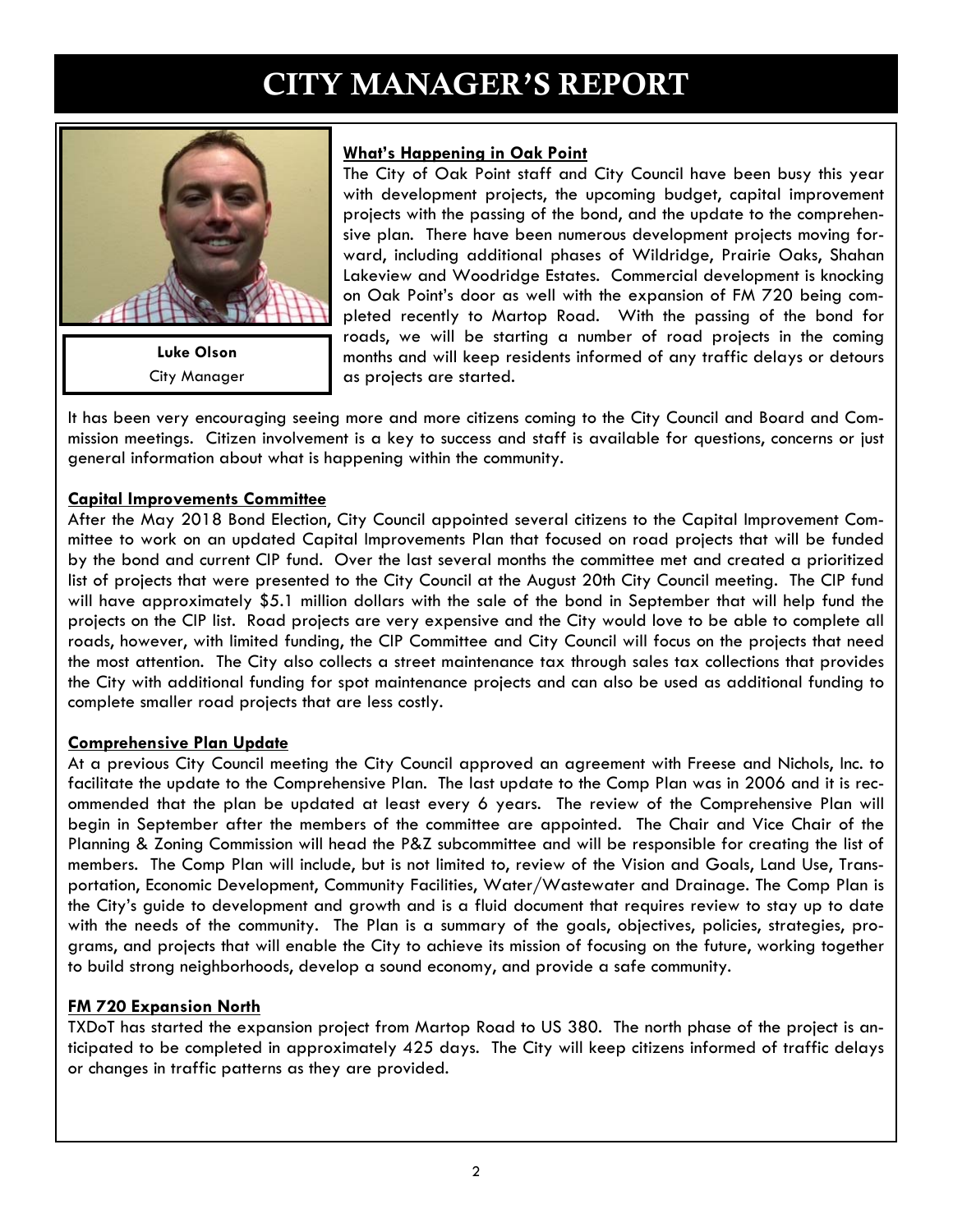# BOARD AND COMMISSION APPOINTMENTS

The City of Oak Point recently appointed new members to the Boards and Commissions at the July 2018 City Council Meeting. The following is a list of members and when the current terms expire:

Alternate: Nancy Tremblay July 2020

#### **Board of Adjustment**

| <b>Thomas Tremblay</b> | Term Expires July 2019 |
|------------------------|------------------------|
| Lee Ann Keener         | Term Expires July 2020 |
| Suzanne Glorioso       | Term Expires July 2020 |
| Leslie Maynard         | Term Expires July 2019 |
| Jerod Adams            | Term Expires July 2020 |
|                        |                        |

**Economic Development Corporation (EDC)** 

| Rennie Dickson       | Term Expires July 2020                 | Alternate: Suzanne Glorioso July 2020 |  |
|----------------------|----------------------------------------|---------------------------------------|--|
| <b>James Hankins</b> | Term Expires July 2019                 |                                       |  |
| David Rush           | Term Expires July 2020                 |                                       |  |
| Dagny Boaz           | Term Expires July 2019                 |                                       |  |
| Deborah Armstrong    | Term Expires July 2019                 |                                       |  |
| Don Lindemann        | Term Expires July 2020 Council Liaison |                                       |  |
| Keith Palmer         | Term Expires July 2019 Council Liaison |                                       |  |

#### **Parks and Recreation Commission (PARC)**

| Lee Ann Keener  | Term Expires July 2020 | Alternate: Wes Bracamontes Jr. July 2019 |                  |
|-----------------|------------------------|------------------------------------------|------------------|
| Leslie Maynard  | Term Expires July 2019 | Alternate: Marcia Dickson                | <b>July 2020</b> |
| Marilyn Berry   | Term Expires July 2019 |                                          |                  |
| Jerod Adams     | Term Expires July 2020 |                                          |                  |
| Glen "Skip" Cox | Term Expires July 2020 |                                          |                  |

#### **Planning & Zoning Commission (P&Z)**

| <b>Helen Buttermark</b> | Term Expires July 2019 | Alternate: Barney Carrington | July 2020        |
|-------------------------|------------------------|------------------------------|------------------|
| <b>Scott Dufford</b>    | Term Expires July 2020 | Alternate: Brent Coleman     | <b>July 2020</b> |
| <b>William Gusick</b>   | Term Expires July 2020 |                              |                  |
| Robert Burke            | Term Expires July 2019 |                              |                  |
| Jeff Stafford           | Term Expires July 2020 |                              |                  |
| David McBeth            | Term Expires July 2020 |                              |                  |
| <b>Neil Collins</b>     | Term Expires July 2019 |                              |                  |

The City Council appoints all Board and Commission Members in July of each year. If anyone is interested in serving on Boards and Commissions, application dates and deadlines will be posted on the City's website and announced in the Spring edition of the Country Place Bulletin. For questions or more information please contact Amy Bockes at (972)294-2312 or abockes@oakpointtexas.com.

#### **Thank you to outgoing members for your service on the boards and commissions.**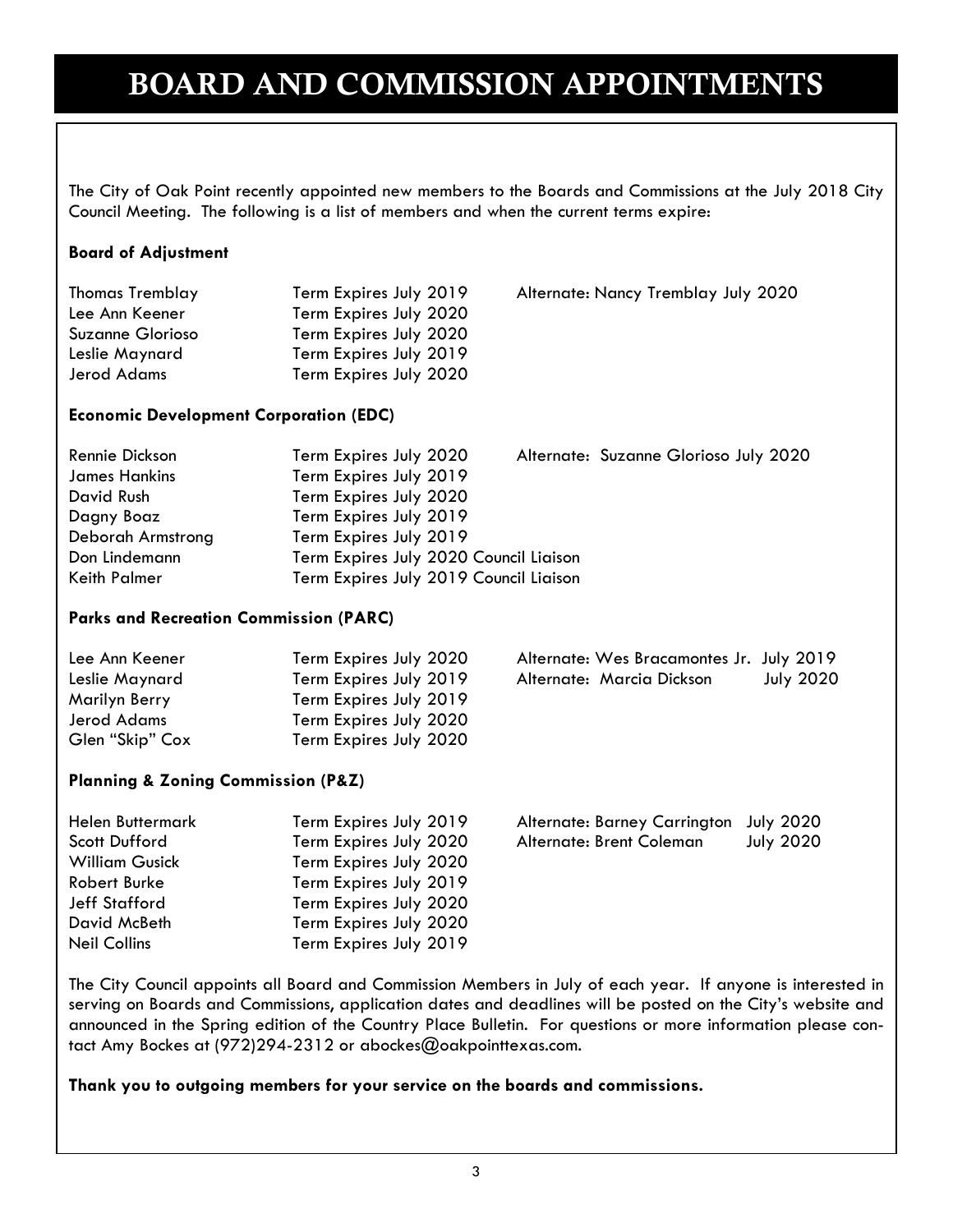# BULK/BRUSH PICK-UP

Republic Services is proud to partner with the City of Oak Point. To help clarify some recent inquiries, Republic Services would like to share information about bulk and brush services provided to the citizens of Oak Point. The agreement between the City of Oak Point and Republic Services states the following definitions:

2.03-Brush: Tree, shrubs and brush trimmings securely tied together forming an easily handled bundle, not to exceed four feet in length, six inches in diameter, or 40 pounds in weight.

2.04-Bulky Waste, stoves, water tanks, washing machines, furniture and other waste materials other than construction debris, deceased animals, hazardous waste or stable matter with weights greater than those allowed for bins or containers as the case may be.

Bulk services occur every other week. There is a calendar located on the City's website, www.oakpointtexas.com, which indicates the appropriate weeks to place these materials out for collection. Brush and bulk services are limited to 1.5 yards per collection. This is the equivalent of an item measuring 4 feet in length, 4 feet in width and 3 feet high.

To schedule additional services (fees associated), citizens may utilize the My Resource app which can be downloaded to your phone or tablet. Citizens may also call the customer service department at 972-422- 2341 to arrange for additional bulk pick-ups. Customer service will arrange for a supervisor to look at the bulk pile and give citizens a quote.

A formula of length x width x height divided by 27 is used to estimate the number of yards and how the time required is calculated for the additional service. A rate of \$110 per hour will be charged for all collection and disposal time associated with the extra service.

Republic Services would like to remind citizens that major tree service, completed by contractors, should include the collection and disposal of the bush related items done by that contractor. This is a more cost effective approach and can be scheduled based on the Citizens time needs.

Republic Services hopes that this information clarifies questions about the bulk and brush pick-ups and thanks the Citizens' for their continued business.

For more information or to schedule a pick-up visit https://www.republicservices.com/

# **AEROBIC SEPTIC SYSTEMS**

Citizens who have Aerobic Septic Systems are required to have an annual maintenance agreement and must provide inspections on the system three times per year. Please make sure septic maintenance contracts are up-to-date with the City.

For more information please contact Vicki Russell at (972)294-2312 ext. 2 or vrussell@oakpointtexas.com.

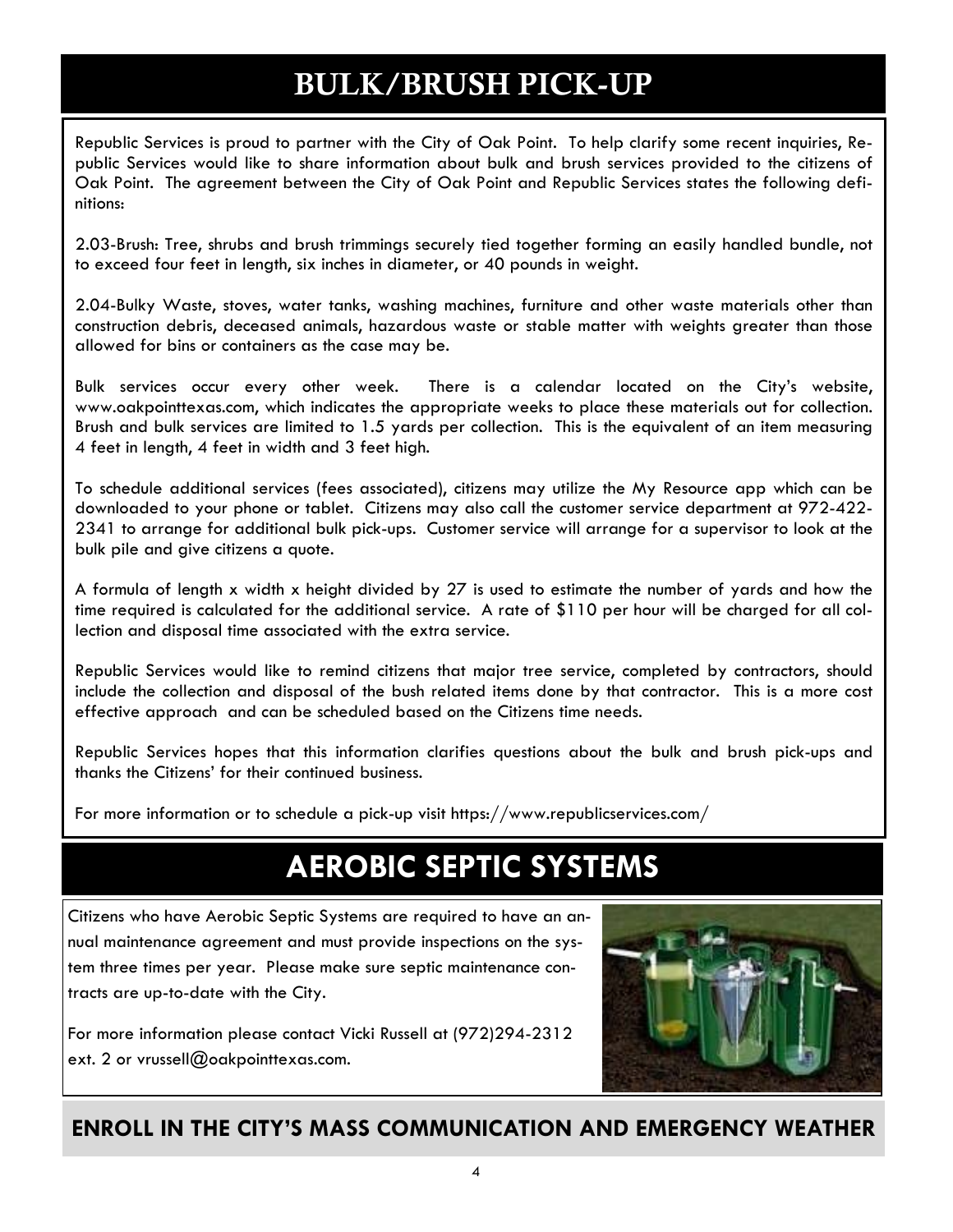# CITIZEN OF THE YEAR

It's that time to start thinking about nominations for the Oak Point Citizen of the Year award. Nominees must reside within the City of Oak Point and should meet the following criteria:

- Significant accomplishments within the community, whether past or present;
- Amount of time and energy devoted to the community beyond the scope of normal citizen responsibilities;
- Quality, scale, and duration of the benefit to the community;
- Nature of the challenges faced and overcome by this individual;
- Nomination should relate mainly to outstanding service undertaken by the individual for the benefit of the community, normally on a voluntary basis, especially selfless service to a voluntary body or the community or service which brings distinction and quality to everyday life in Oak Point.

Nomination materials should address these specific areas. Supporting information is encouraged. Anyone may nominate an individual.

Past Citizens of the Year include Chris Sweet (2017), Polly Netherland/Diana Russell (2016), Dena Meek (2015), Paul Fleischman (2013), LeeAnn Keener (2012), Leslie Maynard (2011), Midge Bahl (2010), Jim Wohletz (2009), Curtis Lacey (2008), and Duane Olson (2007).

All nominations should be submitted to Amy Bockes, at City Hall or by email at abockes@oakpointtexas.com by October 26, 2018.

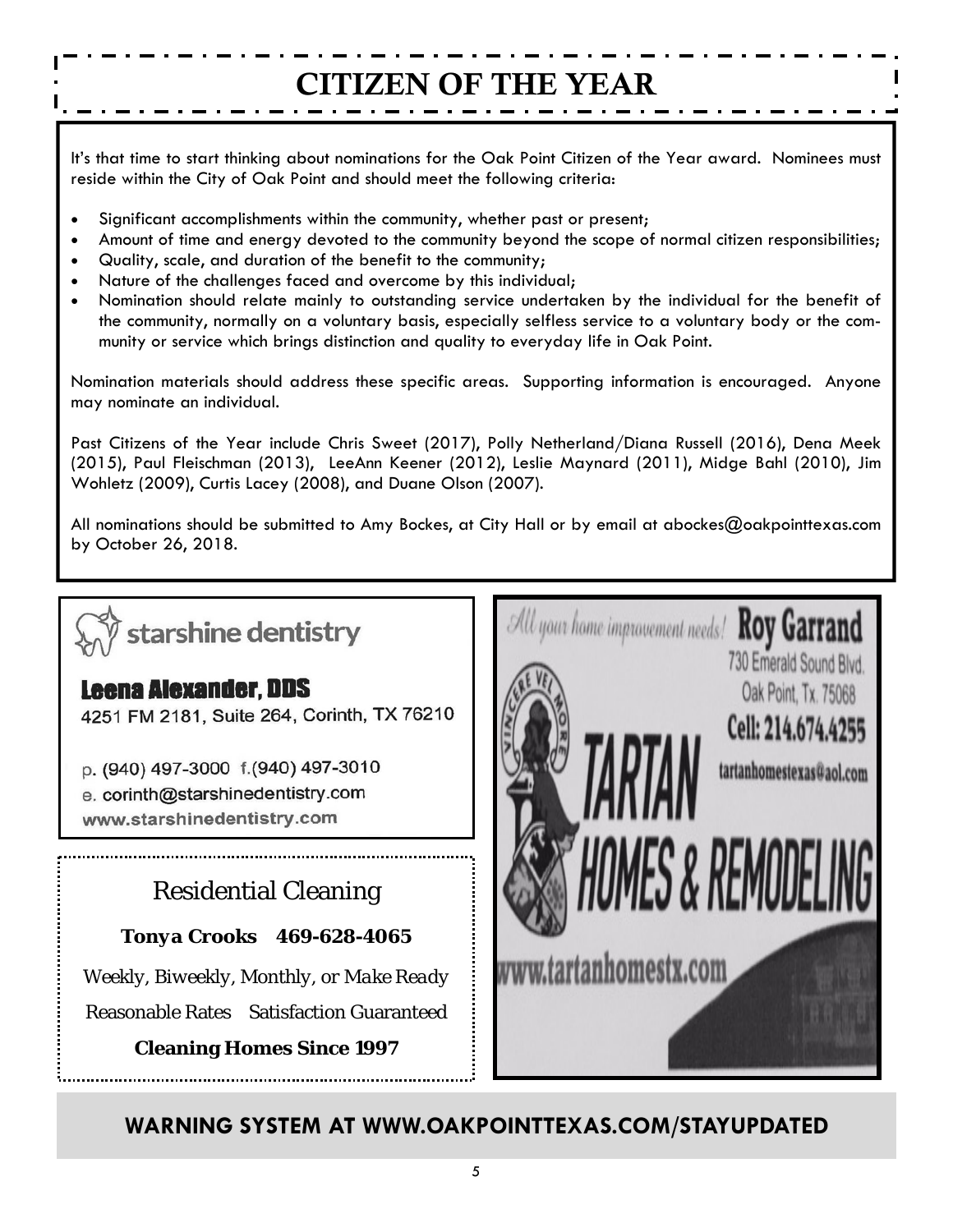# CITIZEN OF THE YEAR APPLICATION

| The City of Oak Point is currently accepting nominations for Citizen of the Year. Nominees must reside within |  |
|---------------------------------------------------------------------------------------------------------------|--|
| the City of Oak Point and meet specific criteria, as outlined below.                                          |  |

| Please type or print: |  |
|-----------------------|--|
|                       |  |
|                       |  |
|                       |  |
|                       |  |
|                       |  |
|                       |  |
|                       |  |
|                       |  |
|                       |  |
|                       |  |

Please attach a narrative that addresses how the nominee meets each of the following criteria:

- Significant accomplishments within the community, whether past or present
- Amount of time and energy devoted to the community beyond the scope of normal citizen responsibilities
- Quality, scale, and duration of the benefit to the community
- Nature of the challenges faced and overcome by this individual
- Nomination should relate mainly to outstanding service undertaken by the individual for the benefit of the community, normally on a voluntary basis, especially selfless service to a voluntary body or the community or service which brings distinction and quality to everyday life in Oak Point

Nomination materials should address these specific areas. Supporting information is encouraged. Anyone may nominate an individual, and more than one nomination for an individual is welcome.

All nominations must be received by the City no later than October 26, 2018. The Selection Committee will review all nominations and select a winner. The winner will be recognized and receive their award at the regular City Council meeting to be held in November.

> Please Mail Completed Application to: City of Oak Point Attn: Citizen of the Year Selection Committee 100 Naylor Road Oak Point, TX 75068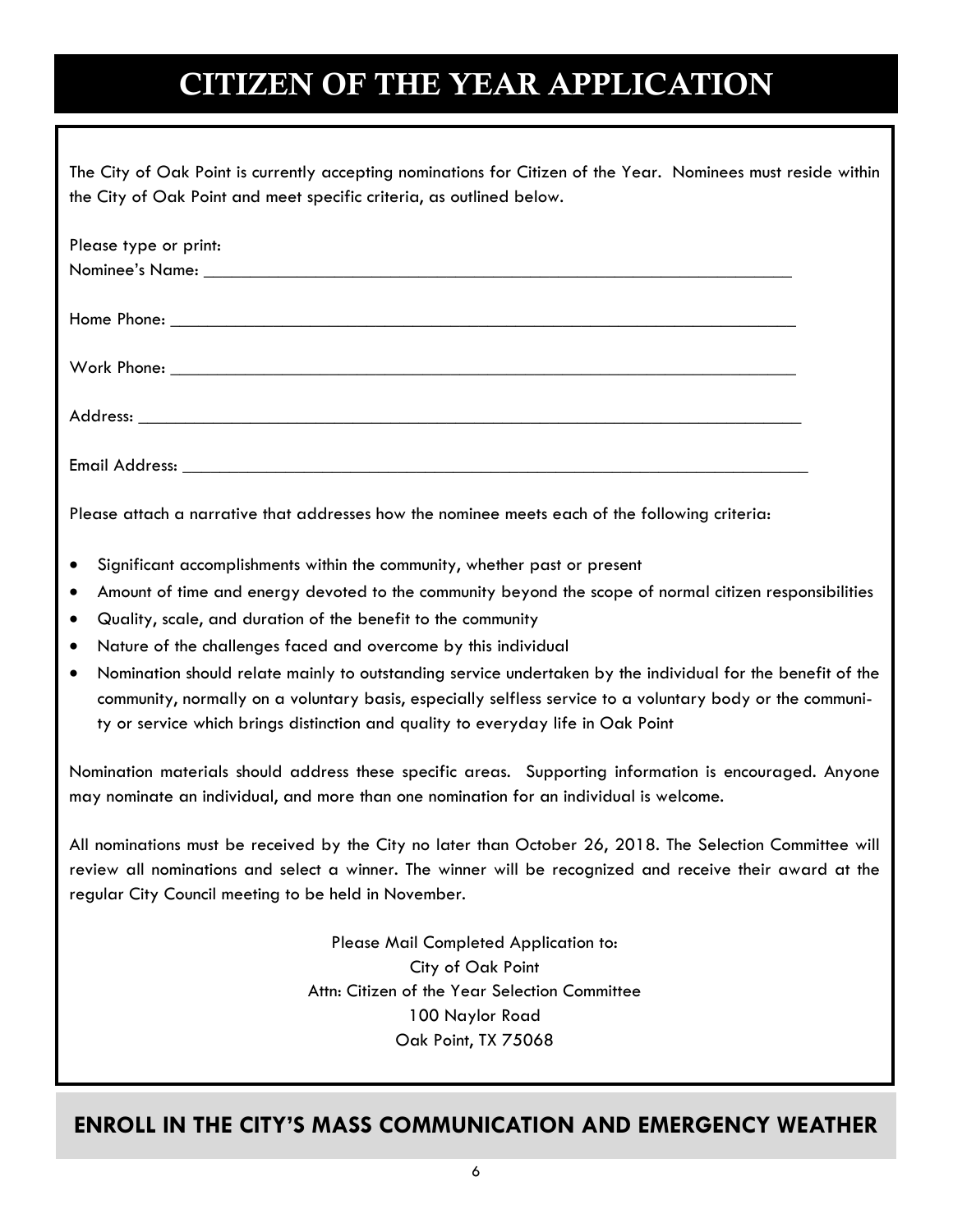# BUDGET HIGHLIGHTS

The City Manager is required by ordinance to prepare the City's annual budget and submit the budget to the City Council. After receiving input from the City Council at two budget workshops, the City Manager filed the proposed budget for the City's 2018-2019 fiscal year with the City Secretary on Friday, July 27 to provide the public with an opportunity to review the budget prior to the required public hearing on the budget held on Monday, August 20.

The budget is based on a property tax rate of .52 cents per \$100 of taxable assessed value, which is a 0.2 cent reduction from last year. Property tax values for the City, certified by the Denton County Appraisal District in late July, increased 18.82% to \$456.1 million. The increase in property tax revenue will allow the City to maintain similar levels of service from the previous year while attempting to work towards achieving some of the goals and strategies contained in the City's Strategic Plan.

The proposed FY2018-2019 budget includes dedicated reserves of \$928,253 equal to 25% of the proposed operating expenses. The reserve amount is based on three months or 25% of annual operating expenses, an amount that exceeds the Government Finance Officers Association (GFOA) fund balance recommendations. The GFOA, the national professional association of government finance officers, recommends that general-purpose governments, regardless of size, maintain an unrestricted fund balance in their general fund of no less than two months or 17% of annual operating expenditures to mitigate current and future risks such as revenue shortfalls and unanticipated expenditures and to ensure stable tax rates.

The City Council held a public hearing regarding the proposed budget and tax rate on Monday, August 20 at 6:00 p.m. at 100 Naylor Road in Oak Point. An additional public hearing regarding the proposed tax rate was held on Tuesday, August 28 at 5:30 p.m. The City Council is scheduled to take final action on the City's budget and tax rate on Monday, September 17 at 6:00 p.m. The proposed budget may be viewed by accessing the Finance page of the City's website at www.oakpointtexas.com or by visiting City Hall.

## **CULVERTS AND BAR DITCHES-WHOSE RESPONSIBILITY IS IT????**

Culverts are important in protecting and preserving road beds, ditches, banks, pathways, and embankments by collecting and channeling excess water. Strategically placed culverts help alleviate flooding, reduce erosion and helps distribute run off water to larger filtering areas. Culverts, therefore, have an important role to play and require regular maintenance to ensure they are working efficiently.

Section 3.09.005 of the Code of Ordinances requires that the owner or occupant of the property on which the culvert or drainage ditch is constructed shall keep the culvert free from silt, trash, vegetation over 12 inches tall or other debris so as to allow for the proper flow of water through the culvert. The owner or occupant shall maintain the culvert or drainage ditch at the capacity, depth, width, and length at which it was constructed. Ordinances can be located on the City's website under Code of Ordinances.

Maintenance would include: Removing all sediment, debris and vegetation that would impede the flow. Repairing pipe crushed ends/dents that affect more than 25% of the flow and repairing cracks in the headwalls. This maintenance would also include the ditch along your entire property; not just your culvert pipe. Replacement of damaged culverts/ driveways would require a permit.

If you have any questions regarding culverts/driveways, please contact Martin Almaraz, Public Works Superintendent at 972-294-2312 ext. 112 or operations@oakpointtexas.com.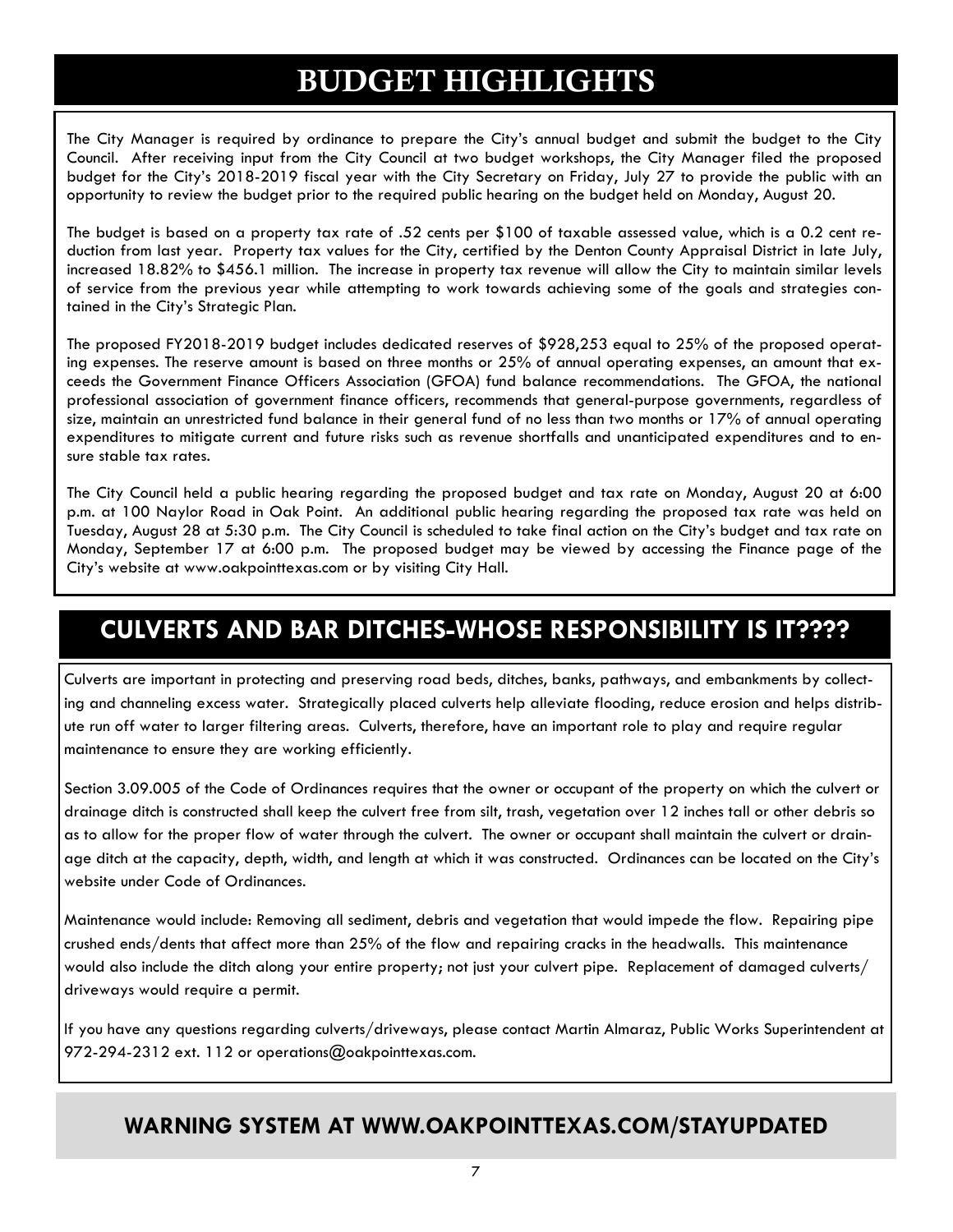# FREEDOM FEST 2018









|                        |                        | <b>CITY OF OAK POINT CONTACT NUMBERS</b> |                       |
|------------------------|------------------------|------------------------------------------|-----------------------|
| l City Hall            |                        | (972)294-2312 Fax: (972)294-1619         |                       |
| Police/Fire            |                        | (972)294-0000 Fax: (972)294-3333         |                       |
| Non-Emergency Dispatch | (940)349-1600 Option 9 |                                          |                       |
|                        |                        |                                          |                       |
| Emergency              | 911                    | Website:                                 | www.oakpointtexas.com |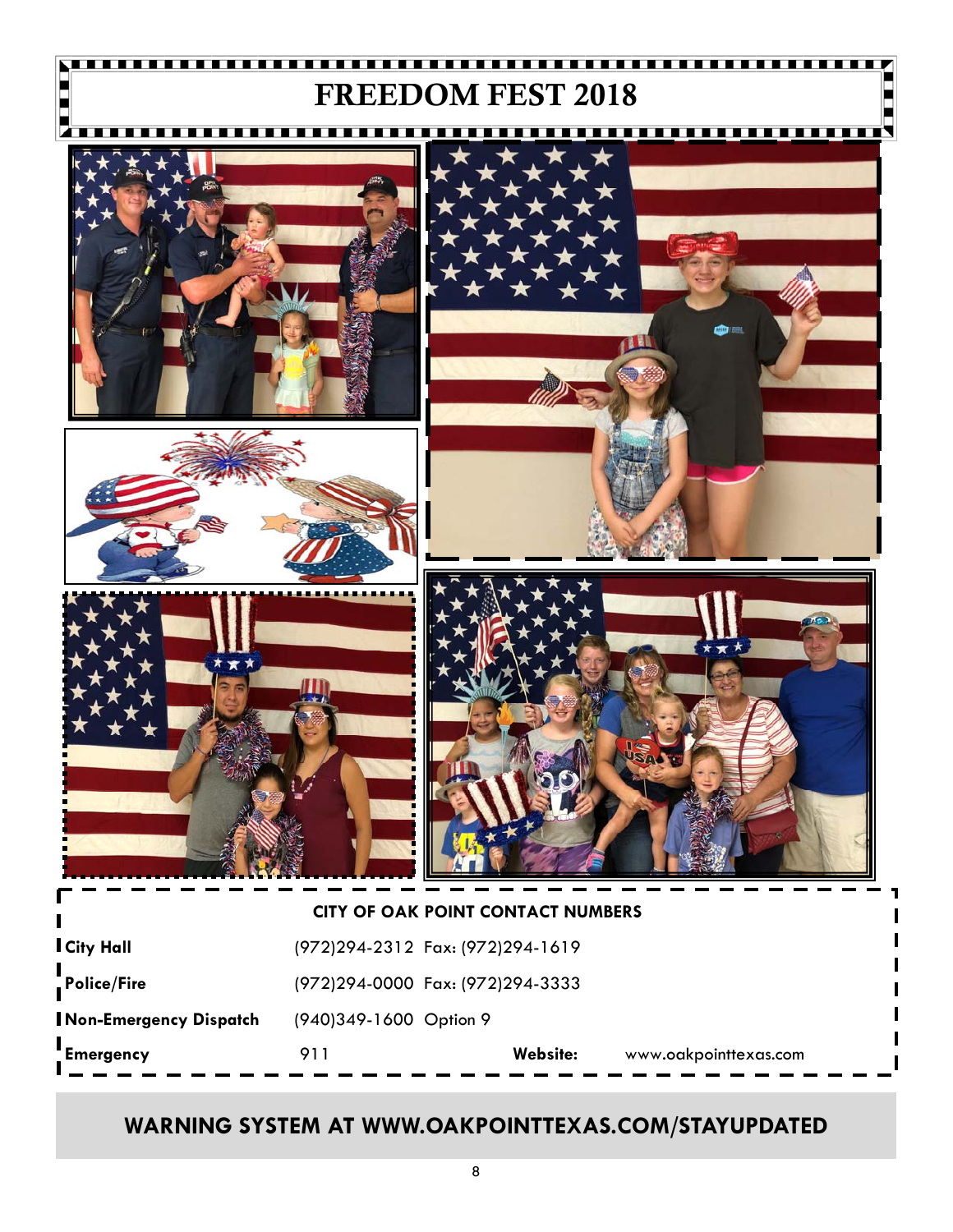# HISTORY OF JAKE'S PLACE PARK

In 1993, Properties of the Southwest, the developer of Emerald Sound, dedicated 8.4 acres of property to the City for a public park and recreational purposes. In 1994, Jake Mazur and his father, a former City Council member, were fishing on Lake Fork when a storm unexpectedly arose. Before being able to return to shore, Jake was struck and killed by lightning. Following this unfortunate accident, Mayor Harold Bowden and the City Council named the aforementioned park property as "Jake's Place" to honor and remember Jake.

Jake's Place has subsequently been improved to include two baseball fields, a soccer field, a basketball court, picnic benches and grills, the Duane Olson Pavilion, and playground equipment. During the spring and fall, the baseball and soccer fields may be reserved for organized practices by returning a completed Reservation Form and Liability Release Forms to City Hall. Jake's Place Park and the Pavilion serve as home to the City's seasonal events -- SpringFest, FreedomFest, and WinterFest.

At their meeting on Monday, June 17, 2013 the City Council approved a resolution naming the pavilion at Jake's Place Park as the Duane Olson Pavilion. Mr. Olson served as mayor of the City of Oak Point from 2015-2017 and previously served from 2003-2007 and 2008-2011. His tenure as mayor makes him the longest serving mayor since Oak Point was incorporated in 1976. As mayor of Oak Point, Mr. Olson was driven to develop Jake's Place Park into a first-class City park with sports fields, playgrounds, and a pavilion. Mayor Olson's leadership and persistence combined with the support of the City Council and Parks and Recreation Commission resulted in many of the above listed improvements being made to the park.

# ADVERTISING OPPORTUNITIES

Do you have a business you would like to advertise? The City of Oak Point has limited space available for a business card sized advertisement in the Country Place Bulletin quarterly newsletter. All advertisement will be on a first come first serve basis. The rate is \$200 per year which includes 4 quarterly newsletters.

Advertising is subject to City approval and shall not consist of illegal activity, sexually oriented businesses, negative advertising, and/or political advertising.

For more information on advertising please contact Amy Bockes at

abockes@oakpointtexas.com or (972)294-2312.

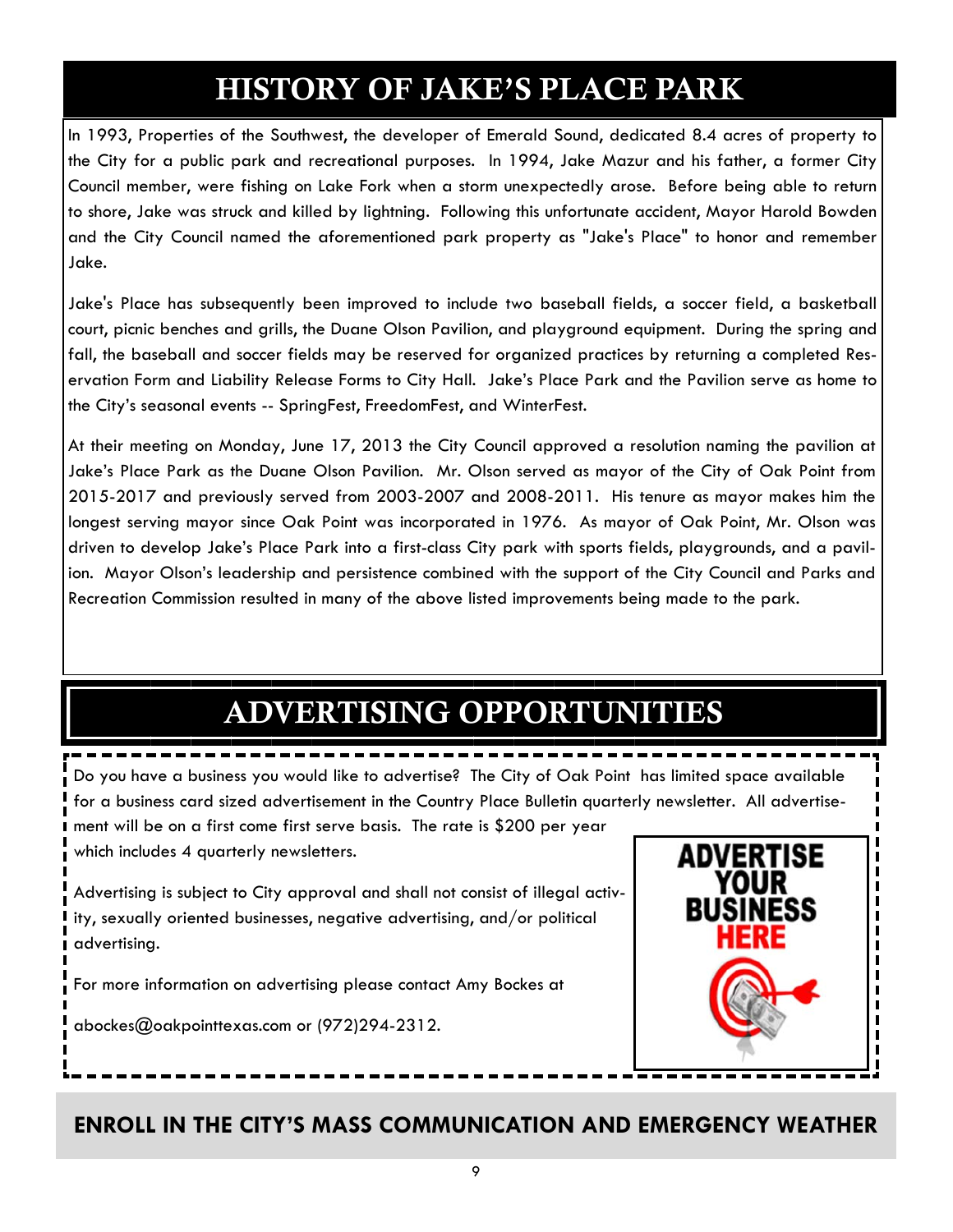# **HALLOWEEN SAFETY TIPS**



## **KEEP OAK POINT CLEAN!!!**

Taking pride in the City of Oak Point also means keeping it clean. Everyone can do their part in making sure Oak Point is clean by picking up trash when seen; making sure trash and debris around their residence is cleaned up; and also making sure yards are free of high grass and weeds. Parks are also an important part of what makes Oak Point a Country Place so work to keep all parks, whether City owned or in individual neighborhoods, clean of trash and graffiti. The boat ramp is another place where trash and debris collect, if residents are at the boat ramp and see trash, please notify City Hall or remove the trash and debris. Residents play a key role in keeping our City safe and clean by being vigilant. Please keep our roadways and ditches clean by not throwing trash out the window or dumping where not allowed. If residents see anything out of the ordinary please contact the non-emergency dispatch number at (940)349-1600 option 9 to contact an on-duty Oak Point police officer. Thank you!!!!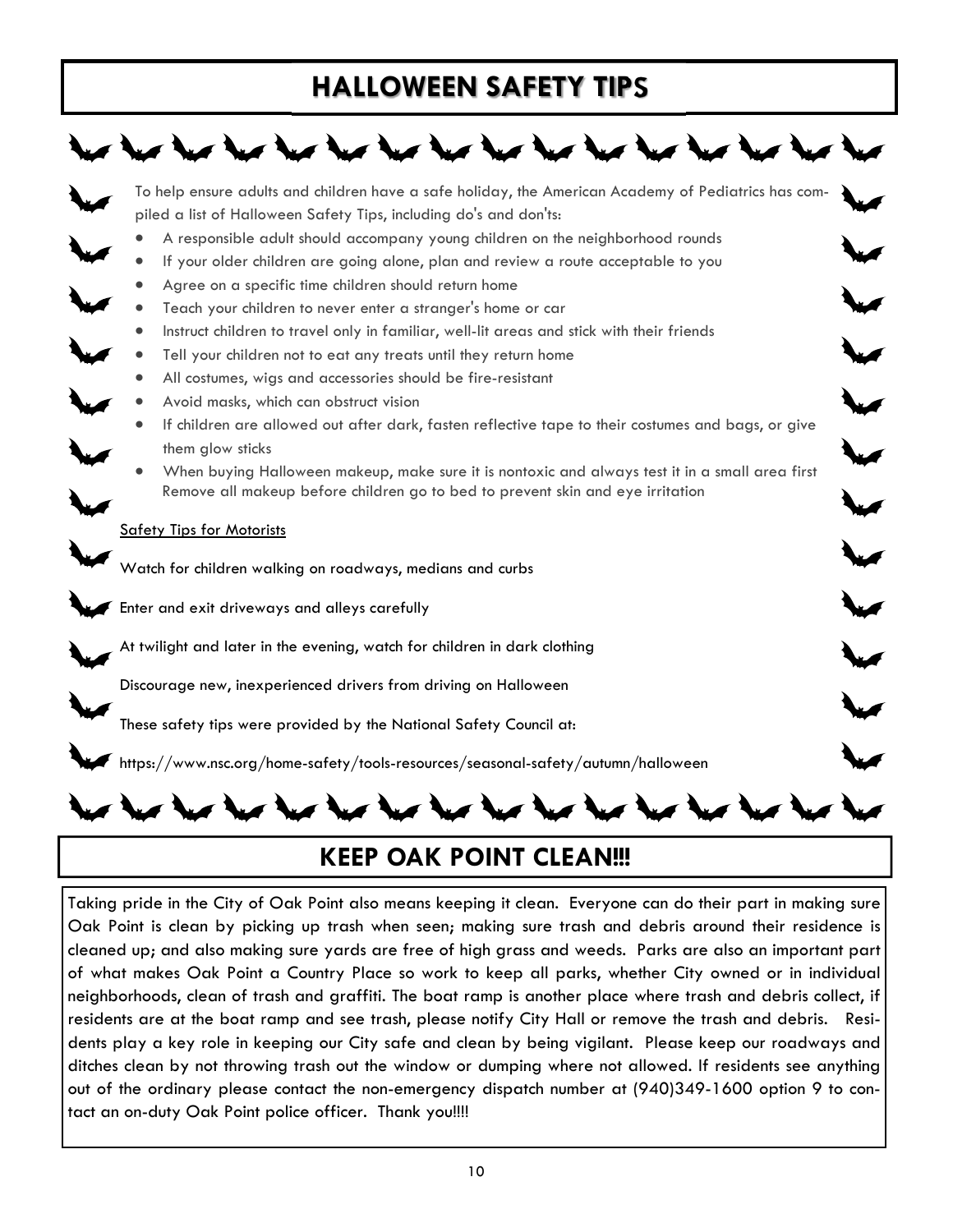# WINTER FEST 2018

Mark your calendars for the City's annual WinterFest celebration. This year's event will be held on Friday, November 30th from 6:00 p.m. to 8:00 p.m. at Jake's Place Park located at 100 Naylor Road. Festivities will include the annual tree lighting, visits with Santa, children's activities, and music. For further details, volunteer or donation opportunities, please contact City Hall at (972) 294-2312.

**In recognition of the following holidays, City offices will be closed on:** 

**Monday, September 3**  Labor Day

**Thursday, November 22 Friday, November 23**  Thanksgiving Day & Friday After

**Monday, December 24 Tuesday, December 25**  Christmas Eve & Christmas Day

**Tuesday, January 1, 2019**  New Years Day

## **Upcoming City Council Meetings**

| Mon, September 17 at 6:00pm | <b>City Council</b> |
|-----------------------------|---------------------|
| Mon, October 15 at 6:00pm   | <b>City Council</b> |
| Mon, November 19 at 6:00pm  | <b>City Council</b> |
| Mon, December 17 at 6:00 pm | <b>City Council</b> |

#### **Tentative Meetings for Other Boards and Commissions**

 Tues, Oct. 2 at 6:00 pm Planning & Zoning Commission Tues, Oct. 9 at 6:15 pm Economic Development Corp Tues, Nov. 6 at 6:00pm Planning & Zoning Commission Tues, Nov. 13 at 6:15pm Economic Development Corp Tues December 4 at 6:00pm Planning & Zoning Commission Tues, December 11 at 6:15pm Economic Development Corp

*All dates are subject to change. Please check the City's website at www.oakpointtexas.com or contact the City Secretary at (972) 294-2312 to verify meeting dates and times.*

# **FM 720 SPEED LIMIT**



With the FM 720 expansion project being completed from El Dorado Parkway north to Martop Road, the Texas Department of Transportation completed a speed study to set the speed limit for the new roadway. At the July 9th City Council meeting, the City Council approved an ordinance setting the speed limit recommended by the speed study at 50 mph. The Texas Department of Transportation has ordered the speed limit signs and will post them along with the signs for the Little Elm portion of FM 720. Fine amounts set for speeding range from \$1 (one dollar) up to \$200 (two-hundred dollars).